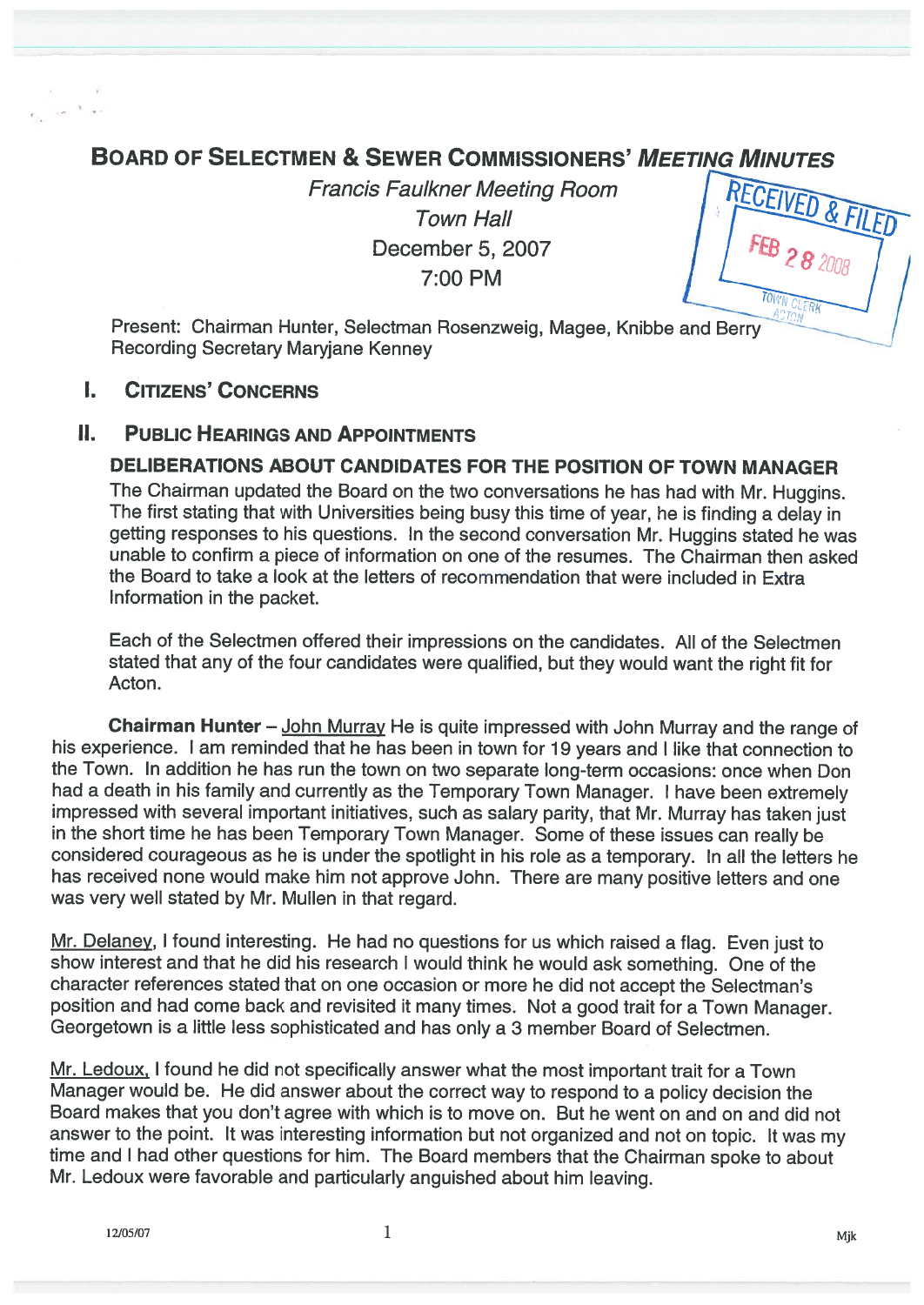Mr. Maylor, I was very impressed with him and he did have several conversations with him outside of the Board's presence. The Chairman did further research outside of the references in particular <sup>a</sup> blog on the Town site. It did come up with many negative responses so he discussed it with him and offered if he would like to make <sup>a</sup> comment. He did respon<sup>d</sup> afterwards with <sup>a</sup> very goo<sup>d</sup> and thoughtful email to Dore' which he read to the Board. Many were oppose<sup>d</sup> to the reorganization in <sup>2002</sup> of having an Administrator. Many years were spen<sup>t</sup> with volunteers and committees running the town. The Chairman was satisfied and felt there were probably sour grapes. For persona<sup>l</sup> reasons he decided not to finish his career in Swampscott, so at contract time he signed for only for two years as opposed to <sup>a</sup> five year extension. His Chairman in Swampscoff spoke enthusiastically about Mr. Maylor and he would hate to loose him. Nothing was screaming out as out of place in the interviews or references the Chairman had checked for the tour candidates.

Selectwoman Knibbe – Mr. Delaney, He is a persuader, a thoughtful and educated man. He has <sup>a</sup> commitment to openness and transparency and good communications skills. He has not had the experience in his role in Georgetown as would be expected in Acton. It is <sup>a</sup> smaller town. His cross Board experience, meaning collaboration with the schools, fire, police and committees, is different. Dealing with <sup>a</sup> three member board is considerably different. The role he would <sup>p</sup>lay in Fincom is larger here in Acton than in Georgetown. Any of them could do the job, but his would be the biggest step.

Mr. Ledoux, I think he is <sup>a</sup> strategic thinker and consensus builder. His town is the closest fit to Acton and as such it would not take much for him to come up to speed. He knows all the issues; they are so similar. I like the range of towns he has worked in: Western Massachusetts and Michigan; it will bring value to the manager's position. It is goo<sup>d</sup> that he was <sup>a</sup> leader, Vice President, in the MMA. It gives him <sup>a</sup> broad range of contacts and awareness. He is <sup>a</sup> collaborator. He has worked with <sup>a</sup> Regional school system in Sudbury. She talked to several in Williamstown and they have <sup>a</sup> town/college split much like ours with the school. Relationships there were <sup>a</sup> tense and he calmed them. When he left that relationship he built went away. It was not just friendship; he also go<sup>t</sup> them to pay for something the town needed implemented by partnering with them. Impressed by how he collaborated and partnered with everyone he worked with; par<sup>t</sup> of what he does. He found solutions by looking out side the box in health care solutions, the housing authority and the water tank issue in Georgetown. He shows <sup>a</sup> strong commitment to openness.

Mr. Maylor, Mixed feelings about him. He is very ambitious and <sup>a</sup> change agent. Impressed that he is smart and can do the job. Not convinced he would be happy with the job we are offering. He has goo<sup>d</sup> communication skills, leadership skills and financial skills. In Swampscoff he was building <sup>a</sup> new thing and he did <sup>a</sup> marvelous job. In Chelsea he rescued <sup>a</sup> town in crisis. All was very impressive. But in Acton we want changes, but not dramatic changes. His unwillingness to move and the way he defines and structures his job he wants total control. Not bad, but not how we run Acton. He wants to be the boss and in Acton we need <sup>a</sup> facilitator and collaborator. He has no history of collaboration. Has never needed it where he has skin in the game. No talk of transparency and openness. His talk about his email policy is all centered on control. He looks like <sup>a</sup> super star; not <sup>a</sup> good fit for Acton.

John Murray, It is difficult being <sup>a</sup> Temporary Town Manager, being under the microscope and running for the position. His long history with the Town has advantages and disadvantages. He has <sup>a</sup> strong financial background, <sup>a</sup> deep commitment to Acton, and <sup>a</sup> deep knowledge of the issues. He has made significant contributions with NESWC and Sewers. Impressed and <sup>p</sup>leased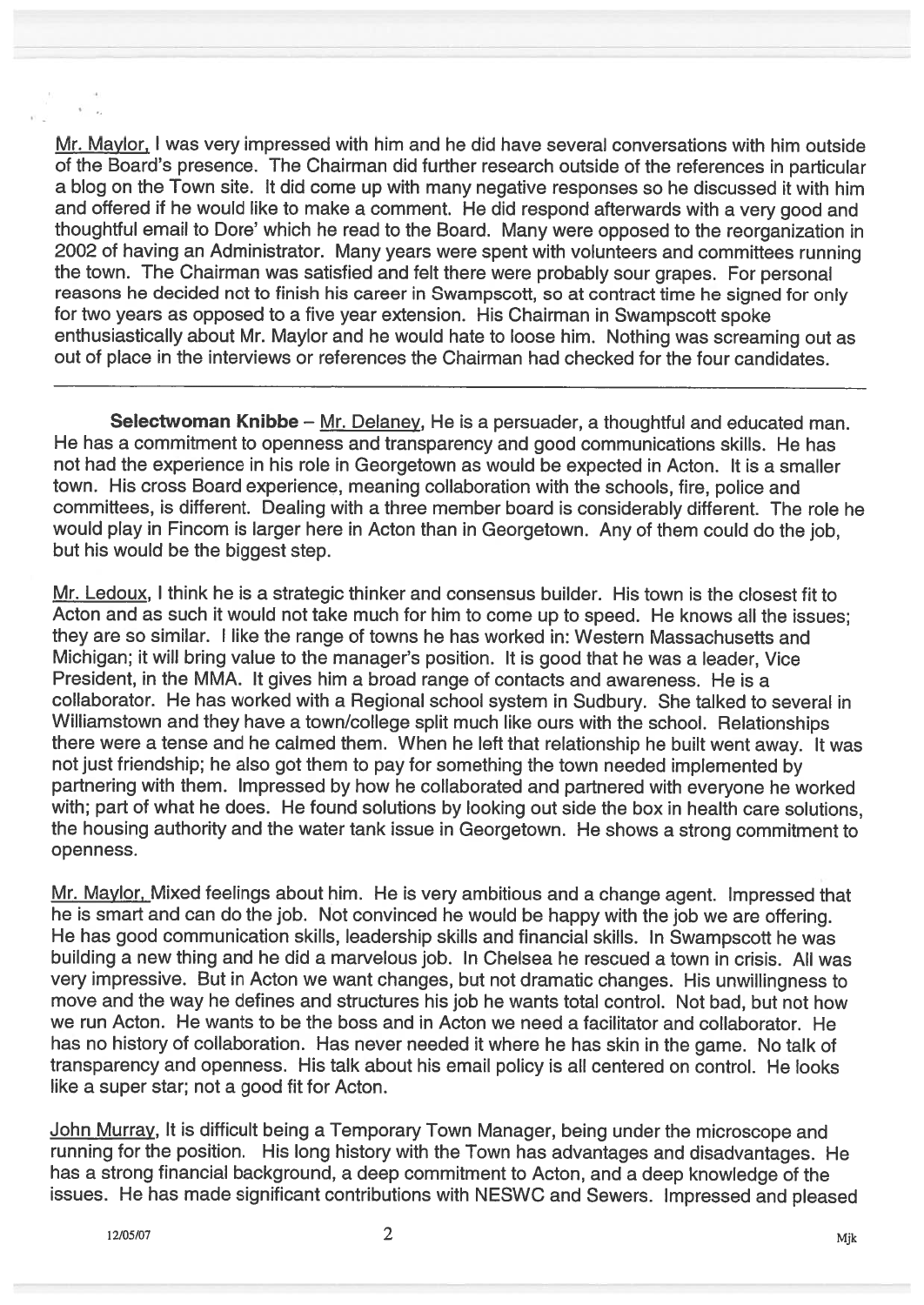with some of the things he has done in regards to environmental issues. But his history is second in command. His resume' is the weakest because he has not ever been the boss. Will local knowledge compensate for him that he has never been the boss or never seen change; that he has no experience? Continuity can be good, but sometimes so can change.

Peter Berry – All four candidates have very different backgrounds and experience and skill sets.

Andrew Maylor, Selectman Berry talked to several of his references and one thing they all stated is his transparency. He tells things how they are. He does not <sup>p</sup>lay politics. He is honest with people. The former School Committee member he talked to had goo<sup>d</sup> things to say. He has not done any collaboration experience. He is <sup>a</sup> team builder in the town. Swampscott is going through very difficult financial times. They closed <sup>a</sup> school, laid off 30 teachers and cut back on staff at Town Hall. He talked to <sup>a</sup> labor lawyer he knew and Andrew has as goo<sup>d</sup> as <sup>a</sup> relationship as you can have in those circumstances in dealing with the unions. Even with all the cut backs if you talk to citizens in town, it is still running well. (Controversial but running well.) The new Superintendent, Matt, controversial himself in town, and had to deal with him and significant cuts he still has <sup>a</sup> lot of respec<sup>t</sup> for Mr. Maylor. His experience in dealing with unions in Chelsea is much different than what he will see in Acton. He had <sup>a</sup> hard and controversial position in being the first town administrator. He heard that his presence is very professional. Mr. Maylor has <sup>a</sup> very strong representative for the town and good sense of integrity.

John Murray, Selectman Berry stated he learned <sup>a</sup> lot he did not know about John. It opene<sup>d</sup> his eyes to <sup>a</sup> lot about his skills he did not realize. His mission and value statement was <sup>a</sup> thoughtful document and he has achieved <sup>a</sup> lot for the town. His roots being here is <sup>a</sup> grea<sup>t</sup> <sup>p</sup>lus for the town. He agreed completely with his idea of honesty being the most important trait for <sup>a</sup> Town Manager. He thought his interview was grea<sup>t</sup> and his environmental ideas were good. Liked that Mr. Murray wanted to go beyond Acton in solving the packaging problem and raise it to the state level. He has <sup>a</sup> lot of suppor<sup>t</sup> in town and certainly with some people he has issues that have formed over the years. One thing <sup>I</sup> question is his ability to deal with the schools. Wrestles with the skill set of continuity versus someone new. <sup>A</sup> history of the town is important. When you look at skills <sup>I</sup> believe it outweighs the continuity. All four candidates can do the job; it comes down to what is <sup>a</sup> good fit.

Mr. Ledoux, I was impressed most by his creativity. His solution to the water tank on Museum property was interesting and getting money from the Museum to pay for it when they were complaining originally was good. In Williamstown, Mr. Ledoux wanted to find some tax revenue as the college property was tax exempt; he asked the college to reach out to the alumni and seek business ventures with the town. It was <sup>a</sup> successful drive and did bring in revenue. That was impressive. He was the first Town Administrator in Sudbury so he had to work through those barriers. Many of the issues that he faces in Wesiford are much closer to Acton. His ability to convert property to commercial space is good. Spoke to school superintendent and he thought he is the best manager he has worked with. He thought he did especially well in working with budgets through the ALG process and being very fair to the schools.

Steve Delaney, sees him as an intellectual and maybe not able to deal with the issues in Acton. He liked his sense of humor in dealing with his staff. He feels the others have stronger skills. Did not talk to anyone about Steve Delaney in Georgetown but felt that other candidates were better suited.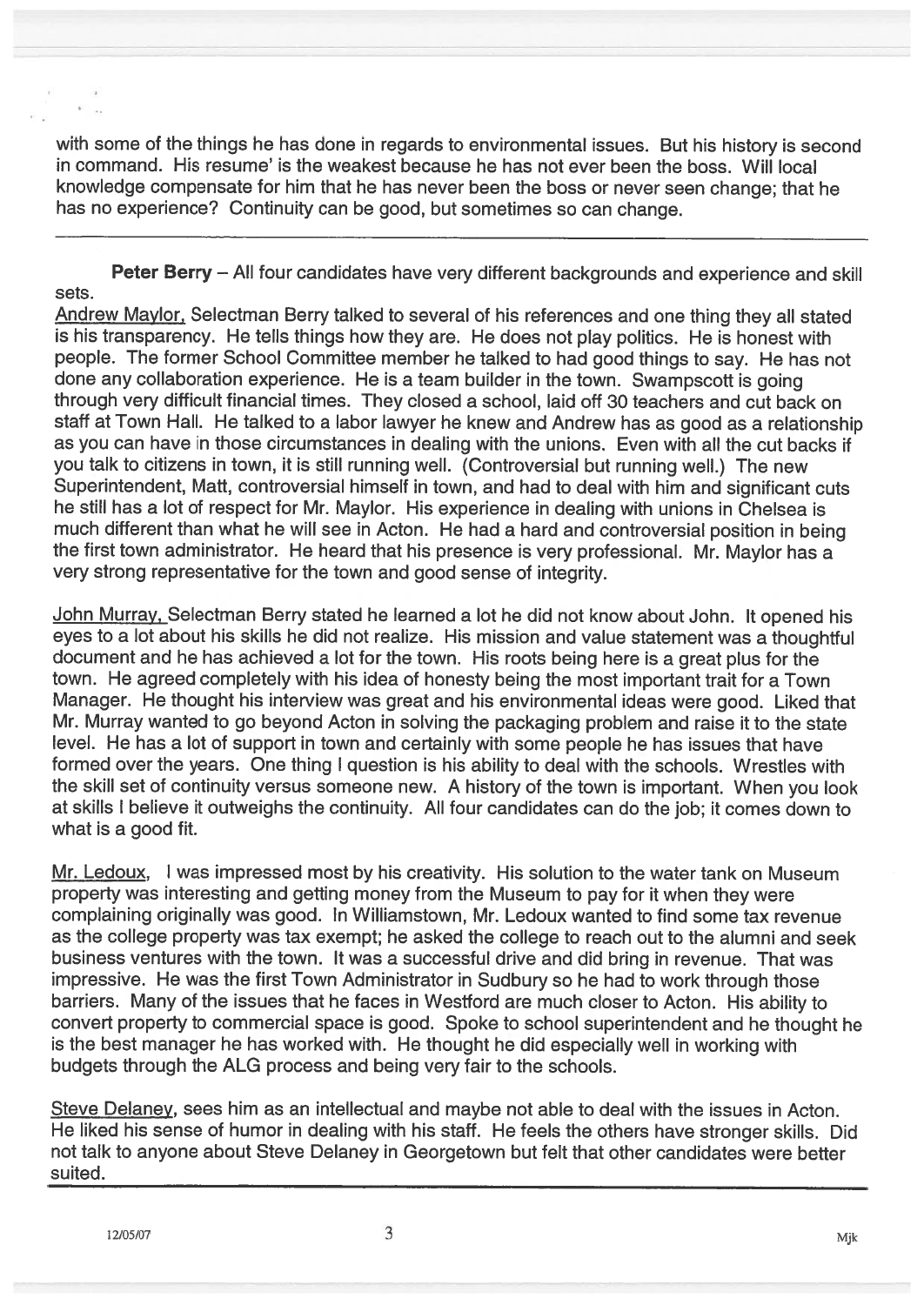Andy Magee – All seemed to be good choices. Andy Maylor is very bright and capable, an urban guy. The two Steves are both good both Town Managers. John alone is very good. So, <sup>I</sup> had to ask, what am <sup>I</sup> looking for. My initial thought puts Andy high on the list because <sup>I</sup> felt he was very bright, to bring Chelsea out of receivership, that is huge. But does that fit here? Is that what we need here? Cities do grow and maybe we need <sup>a</sup> more regional guy. In the end <sup>I</sup> backed away from that. Then <sup>I</sup> focused on the environmental things that concern me and which of the candidates really holds the concep<sup>t</sup> in their hearts. Only two candidates fit, John Murray and Steve Ledoux. John's response was very strong saying he would like to bring it to another level.

John Murray, Acton — He has been very impressed to see him emerge from <sup>D</sup> Johnson. What he is seeing is the open office and his message is openness. In this short time <sup>I</sup> see change and <sup>a</sup> very different message. Just in his door being opened shows openness to the staff; it sends <sup>a</sup> different message. His green initiatives are good and turning to the staff to ask ideas for energy savings is certainly <sup>a</sup> good idea, It takes <sup>a</sup> lot of courage to take on salary parity when he knew he would take heat. <sup>I</sup> was very impressed with that. He knew he would take the heat for it and he went ahead and did what he believed in. He worries because everyone that has been interviewed has people in their background that don't like them. That weren't happy with some decision in the past. That <sup>I</sup> don't worry about. But <sup>I</sup> worry about making <sup>a</sup> change. Can John move from Assistant to Manager and make affective change.

Steven Delaney, Georgetown - He liked him very much. He was <sup>a</sup> bright person. He liked his approach, his humor. Did not feel it was in his heart he wants to be here. He did have the right answers. In his reference checking he told everyone that this was the first change for Acton in 20 years and then asked how do you think the candidate will handle this. Selectmen Magee feels this is critical. In this case it would play to his strength. He is very personable and has <sup>a</sup> grea<sup>t</sup> sense of humor, excellent communicator. But in environmental issues and collaboration he does not have the experience.

Steve Ledoux, Westford - He liked him and felt he was a collaborator and what moved him to the top were the Williamstown example and the land purchase issues - particularly pulling in the Trust for Public Lands. These are the issues that face us, the Selectmen, as project managers. This is <sup>a</sup> person who can work to move projects forward. We have the fire station, the COA expansion, the BFRT and others. And he felt this guy works with teams.

Andrew Maylor, Westford - This is the brightest of the bunch. To go to Chelsea and set it up to get out of receivership, what <sup>a</sup> job that is to accomplish. But will he be happy here? Swampscott was not <sup>a</sup> fit for him; it was the challenge of setting up the government. He won't be happy here day to day.

#### Selectwoman Rosenzweig - I will do in alphabetical order.

Steve Delaney, Georgetown — She did research by actually seeing how the Town was run. They completed the new Library which is extraordinary. His references rated him quite high. They appear to have very high standards for their town manager position. He has spen<sup>t</sup> time as <sup>a</sup> manager consultant in public works. He has done workshops in time management. He is very professional and has <sup>a</sup> good sense of humor; he knows how to listen, he prioritizes well, and is known as <sup>a</sup> team builder. He gives 100% and takes his job seriously. Confronts others frustration well and is helpful. He is very ethical and good at hiring. His expectations are high. Highly regarded by the Selectmen she spoke to also. She liked him, but it did not appear he had researched the Town of Acton in any depth.

Steve Ledoux, Westford - She liked his interview and in his reference checks he did very well. Comments she heard were he was very reasonable, very loyal to the Selectmen, good at keeping confidences; he is <sup>a</sup> good emotional thinker meaning he reads people well and he is not <sup>a</sup> hasty thinker. He has good understanding of municipal law. He is up on current events throughout the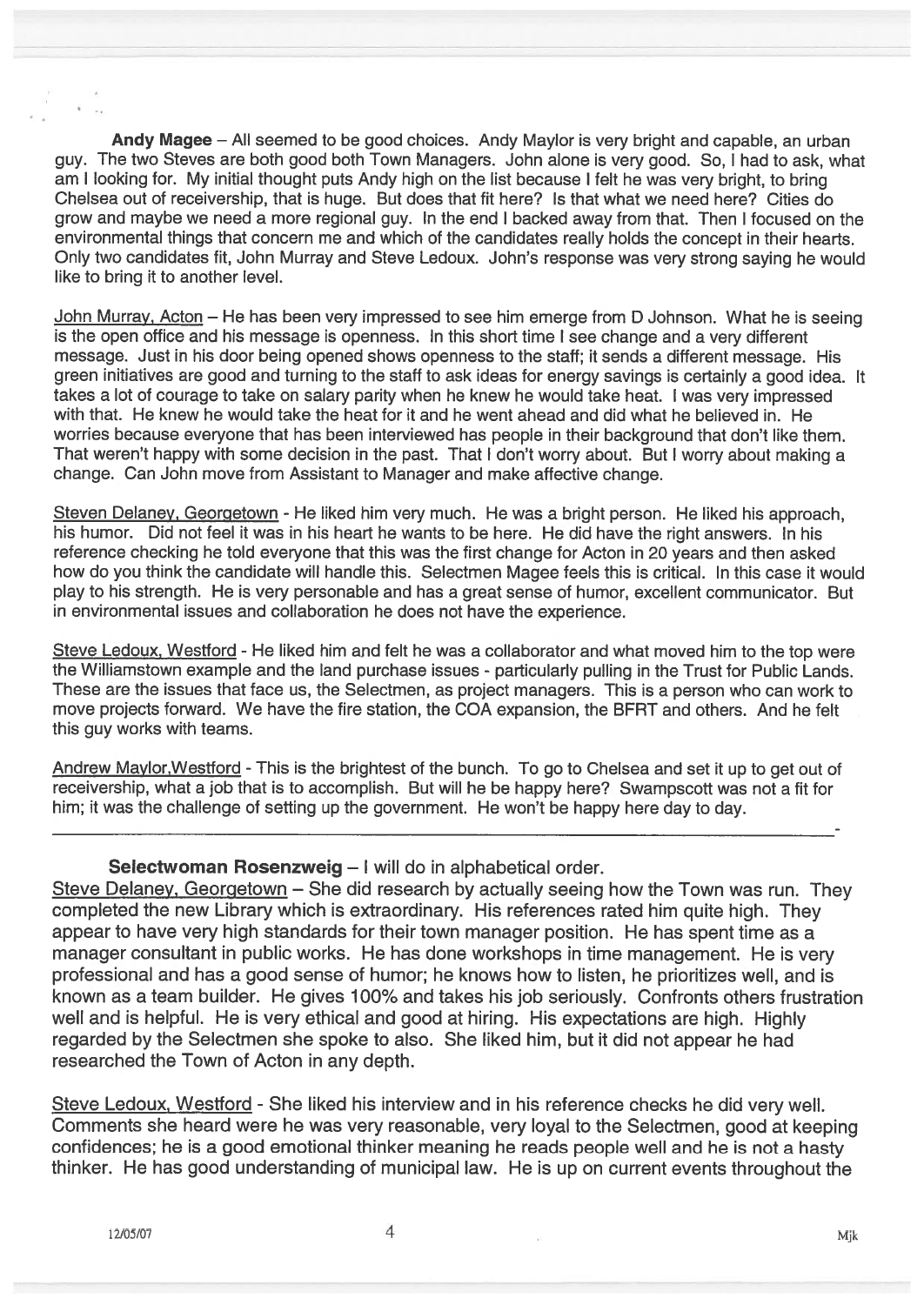cornrnonweaIth and understands how it operates. Very diplomatic and professional in her references describing his role in the major land purchase in Westford. He was said to be a very good family person. She did not have enough time to look fully at him but did ge<sup>t</sup> those comments. She would like to have more time to look into his background and speak to people in Sudbury.

Andrew Maylor, Swampscoff - She did have <sup>a</sup> reference response from <sup>a</sup> character witness who was not someone he worked with and they had the best things to say about him. She felt he gave some good answers to some very complicated questions. She liked that he did research the town. He stated Swampscott is like Acton and she really relates to that comment. It does have a flavor that is like Acton. It is <sup>a</sup> growing town that still wants to be small and it values the schools and sports and achievement is important. She drove up to Swampscott and it looks like <sup>a</sup> well run town with good signage and <sup>a</sup> professional demeanor. She liked he was <sup>a</sup> governmen<sup>t</sup> junkie and was into the job. He attended his Veterans' Day ceremony which is <sup>a</sup> good reflection. She felt it was important that he stated work environment is important. His reputation was he was someone who gets things done. Her concern is when he comes in the big press for the GIC worries her as she is more cautious in her approach as saving the town money is not always best for the town. Also, they did not ge<sup>t</sup> all the unions to agree so she would like to look into it more. He seemed very interactive. Did some collaborative coalition work and gave department heads responsibility and empowered them.

John Murray, Acton - He has very much surprised me. She has never seen anyone work so hard and give so much to his community. His professionalism, his knowledge, his depth of information has been key to prodding us forward as <sup>a</sup> Board so we can make decisions and come to consensus. It helps us organize information and come to conclusion. He has been inclusive of staff in lateral decision making. Management skills building and willingness to take risks have surprised me. He took <sup>a</sup> lot of heat in making decisions as in center roadway. It is very satisfying to see what he has accomplished for the Town's morale in how the center looks with the prominent cross walk. After his interview many people stopped to say "WOW" how thoughtful he would be as <sup>a</sup> Manager in Acton. He still needs to overcome some relationships where he had to be the bad guy. There is room to grow in that area. He has grea<sup>t</sup> financial strength. People are extremely loyal to John and that tells you something. He is easy to work with; very open and I have been very impressed.

### Further Deliberations:

Chairman Hunter commented. John Murray does have an extraordinary work ethic and is here at 6 A.M and to late evenings for meetings. He has been through several Town Managers. Ultimately we have our own opinions, but we will need to come to agreemen<sup>t</sup> so the town does not suffer. We also do not want to choose someone who will leave soon. We need someone who will respec<sup>t</sup> us even in times that they don't agree with all our choices. He doesn't feel the issue with John Murray is continuity but predictability. I think that Bill Mullin wrote an excellent letter that there is less risk with John. John has been an agen<sup>t</sup> of change in many ways. He was extremely successful with NESWC and sewers. He did an unbelievable job. It was very collaborative and financing it was very difficult and it was John's doing. Truly his ability to successfully guide us through this was <sup>a</sup> grea<sup>t</sup> gift to the town.

Mr. Ledoux — The Chairman has dealt with him in meetings regarding Mutual Aid and emergency issues on the Acton/Westford line. They did come to an agreement which happens, but he did not see any skill or analysis of the situation that was impressive. He only pu<sup>t</sup> one solution up and it was for two unions, one from Acton and one from Wesiford and build <sup>a</sup> fire station on the line. He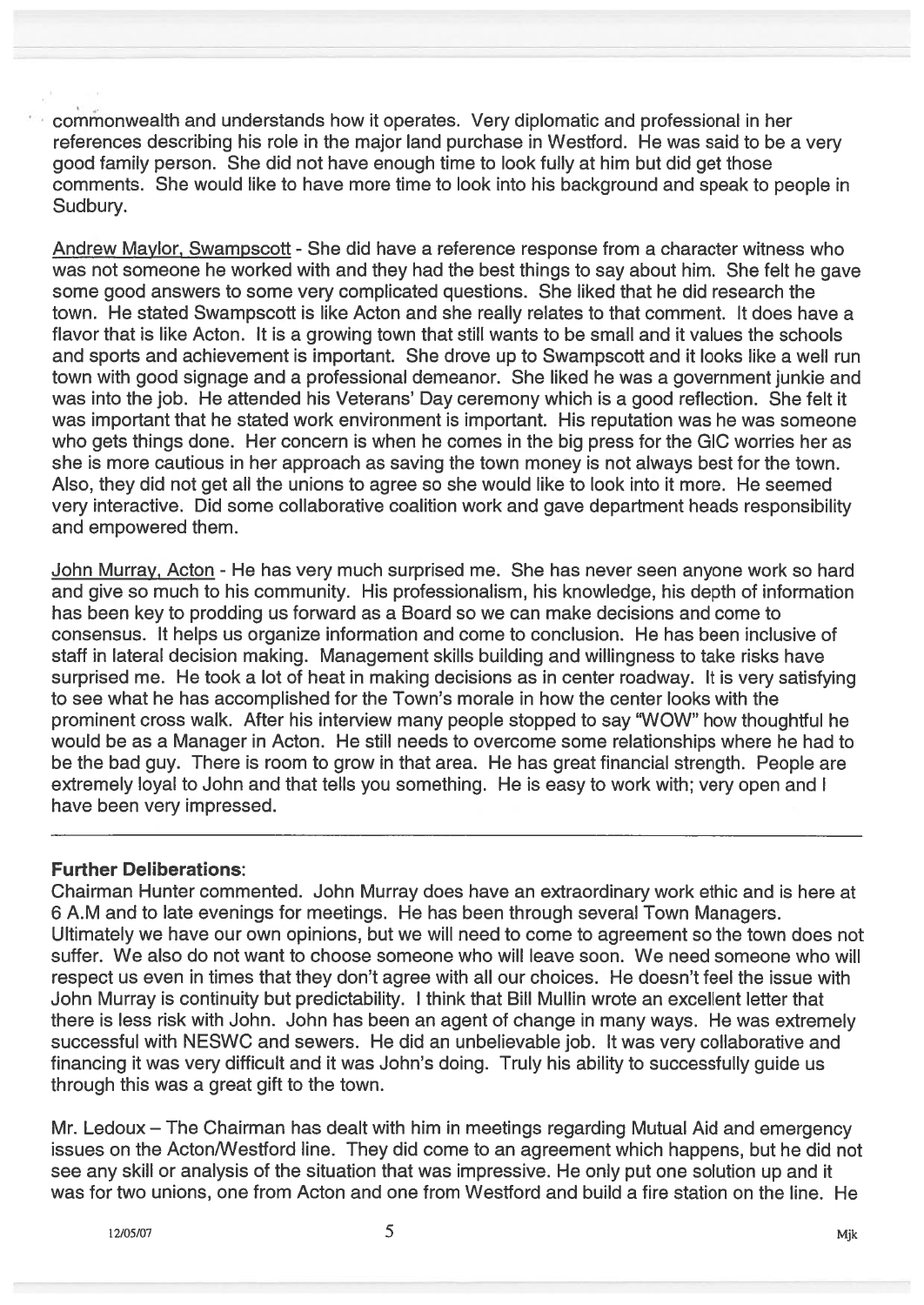wouid not move from it. It could have been what he was told to do. Andy said it showed it strength as he did what the Selectmen ordered him to do. The Chairman is also concerned with not having <sup>a</sup> manager near or in Acton. It would be perceived as he is not <sup>a</sup> member of the community of Acton. Nothing else said at the table is <sup>a</sup> big surprise. The Chairman felt the two Steves were in the middle he would feel more comfortable with Mr. Ledoux just because the size of the community was more comparable to Acton.

Where do we go from here, how do we decide what we are looking for. Where do we go from here?

The Chairman updated on reports from Mr. Huggard. It is not going to go as quickly as we hoped. Mr. Huggard will be <sup>a</sup> while collecting data as it seems with the holidays it is taking longer for responses to come in. We could eliminate some, which will help or we can sit and wait and do nothing till all the information is gathered.

Selectman Magee — <sup>I</sup> heard from this evening that Steve Delaney could be eliminated. <sup>I</sup> heard <sup>a</sup> very mixed range on Mr. Maylor. He is bright and energetic but he is the biggest risk. So, <sup>I</sup> come up with Mr. Ledoux and John Murray as the two with the strongest feelings.

Selectwoman Rosenzweig stated her two top choices would be Andrew Maylor and John Murray. But she is tempered by the fact that Mr. Maylor lives too far away. She is not as comfortable with Mr. Ledoux and still needs time to further research Mr. Maylor. You really need <sup>a</sup> goo<sup>d</sup> match. She is leaning very heavily towards John Murray.

Selectman Knibbe — <sup>I</sup> agree could cut Mr. Delaney loose. She is reluctant to let Mr. Maylor go yet. She doesn't like the opinion of categorizing as high risk Mr. Maylor and low risk Mr. Murray. History cuts two ways and people have long memories that might make him high risk as he has generated opposition; is that fair, probably not.

Selectman Berry - John Murray has best financial skills of the candidates. I am reluctant in that Andrew Maylor has such strength that he would like to address everyone else's concerns. Him not living in town could be explored. It does not go to his skills. My nature is not to go with what is comfortable. <sup>I</sup> am very impressed with John Murray's abilities and what he has taken on here. These other managers have skills too. He votes for change. He agrees that Mr. Delaney is not the same as the others.

The Selectmen discussed having the candidates come to town and tour or meet in <sup>a</sup> less formal situation, personality matters

Selectwoman Knibbe asked if each of the Selectman could go to one of their BOS meetings.

Mr. Kadlec stated that apparently any of the four can do the job, but the five of you don't know what you want. You five must decide.

Chairman Hunter replied that he had <sup>a</sup> goo<sup>d</sup> suggestion. What are we looking for?

Mr. Magee commented to Mr. Kadlec that it was not that we don't know what we want. We all know what we want. The discussion speaks to the fact that we were <sup>g</sup>iven four very goo<sup>d</sup> candidates and we must now try to determine which the best is for Acton. This is the purpose of our deliberations.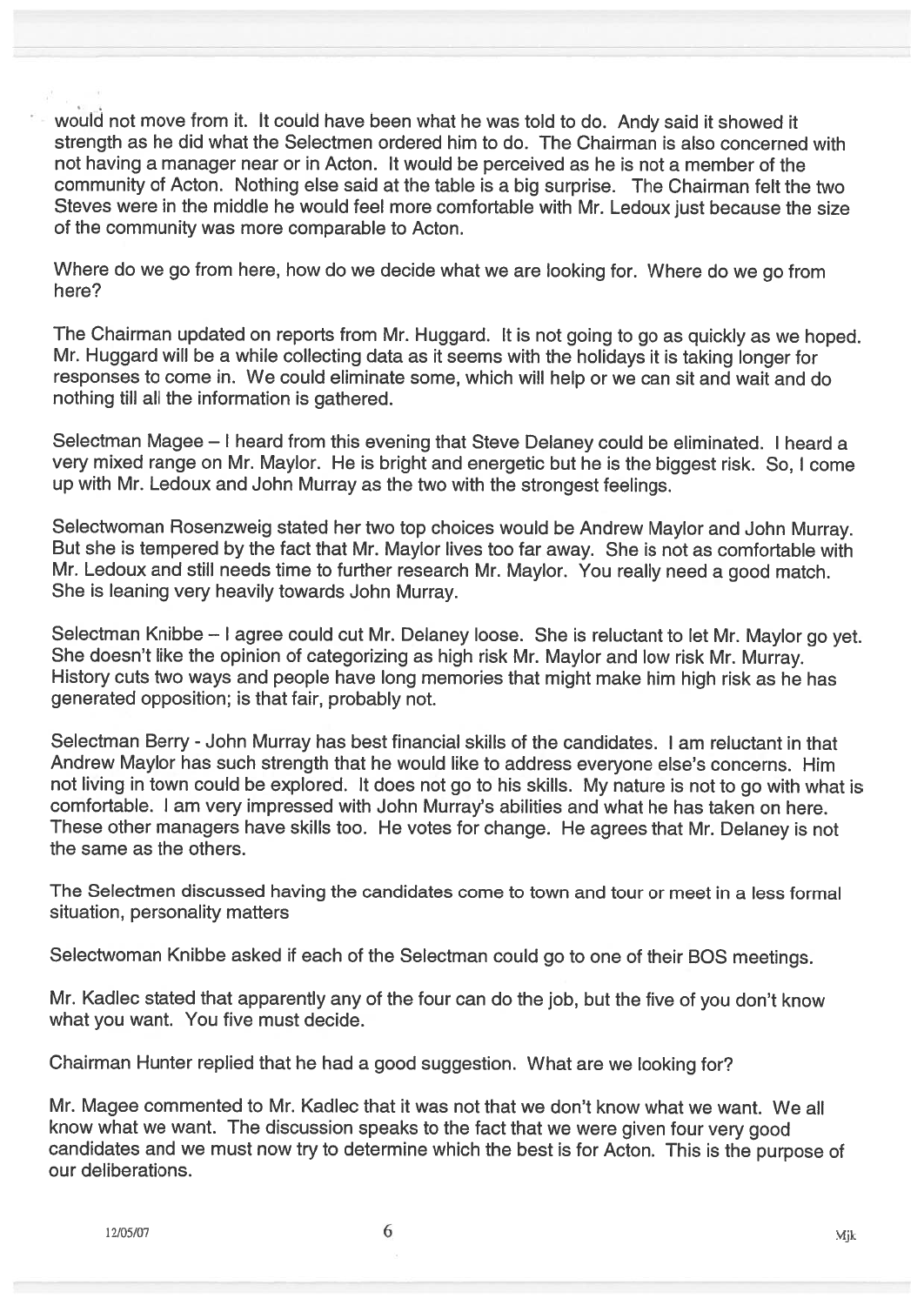Chairman Hunter is looking for continuity with some change (thinking outside the box), but not wholesale revision and starting all over again.

Selectwoman Rosenzweig stated that if we mix the three, we would have the perfect manager, each of them have strengths and weaknesses. We need to look at the match for Acton.

The Chairman told the story of Don being the building commissioner and very strong in engineering matters but possibly weak in personne<sup>l</sup> and administration. Now he has developed into an excellent manager. A person can fill in the gaps if they are strong.

Selectman Berry feels the town is very well run, but is an opportunity to take <sup>a</sup> fresh look. Maybe there are new ideas to make the town more efficient. <sup>I</sup> do not say that John can't do it. We need <sup>a</sup> communicator, <sup>a</sup> team builder, <sup>a</sup> person who can work with staff and out side boards, goo<sup>d</sup> personnel skills and financial skills.

Selectwoman Knibbe feels all of the above comments are very important. She is comfortable with change; it is an opportunity. She does not want total change. The town is so well run; <sup>I</sup> don't want to lose that. It is going to change some no matter who is hired. Management skill is key; manage the people you have. Communication is big and collaboration important.

Selectman Magee liked Selectwoman Knibbe's opening remarks at the beginning to describe the candidates such as strategic thinker, Selectman Berry's comment to be team builder and Chairman Hunter's comments that we want an innovator but not huge change. It is getting down to words we are using. We need someone who can move projects. We have the sewer projects financing, 40 Bs and collaboration with neighboring towns, the fire station and regionalization.

Chairman Hunter - Maylor and Murray Selectwoman Knibbe - Ledoux and Murray Selectman Berry — Maylor and Ledoux at this point, but <sup>I</sup> question Maylor Selectman Magee — Ledoux and Murray Selectman Rosenzweig - Murray and Maylor We are an extremely well run town with <sup>a</sup> grea<sup>t</sup> Finance committee and grea<sup>t</sup> Boards. <sup>I</sup> like our managemen<sup>t</sup> and <sup>I</sup> like to think in par<sup>t</sup> that is due to John Murray.

Chairman Hunter -Can we say that Mr. Delaney can be off the list. Selectman Magee - it will make our job <sup>a</sup> little easier. The idea was debated and Selectman Berry moved to have the Chairman notify Mr. Delaney that he will not be going forward in the final poo<sup>l</sup> for Town Manager. Selectwoman Rosenzweig seconded the motion. All voted in agreemen<sup>t</sup> for Mr. Hunter to notify Mr. Delaney he will be off the list for Acton Town Manager.

The Selectmen will do further research on the candidates including visiting their towns, talking to references and speaking with the candidates themselves.

Selectman Magee noted that this is normal for complicated deliberations, and that while it would have been nice to come to <sup>a</sup> quick decision, the fact that we can't reflects the quality of the candidates. It was decided to meet on Wednesday, December  $12<sup>th</sup>$  at 7PM in Town Hall to resume deliberations.